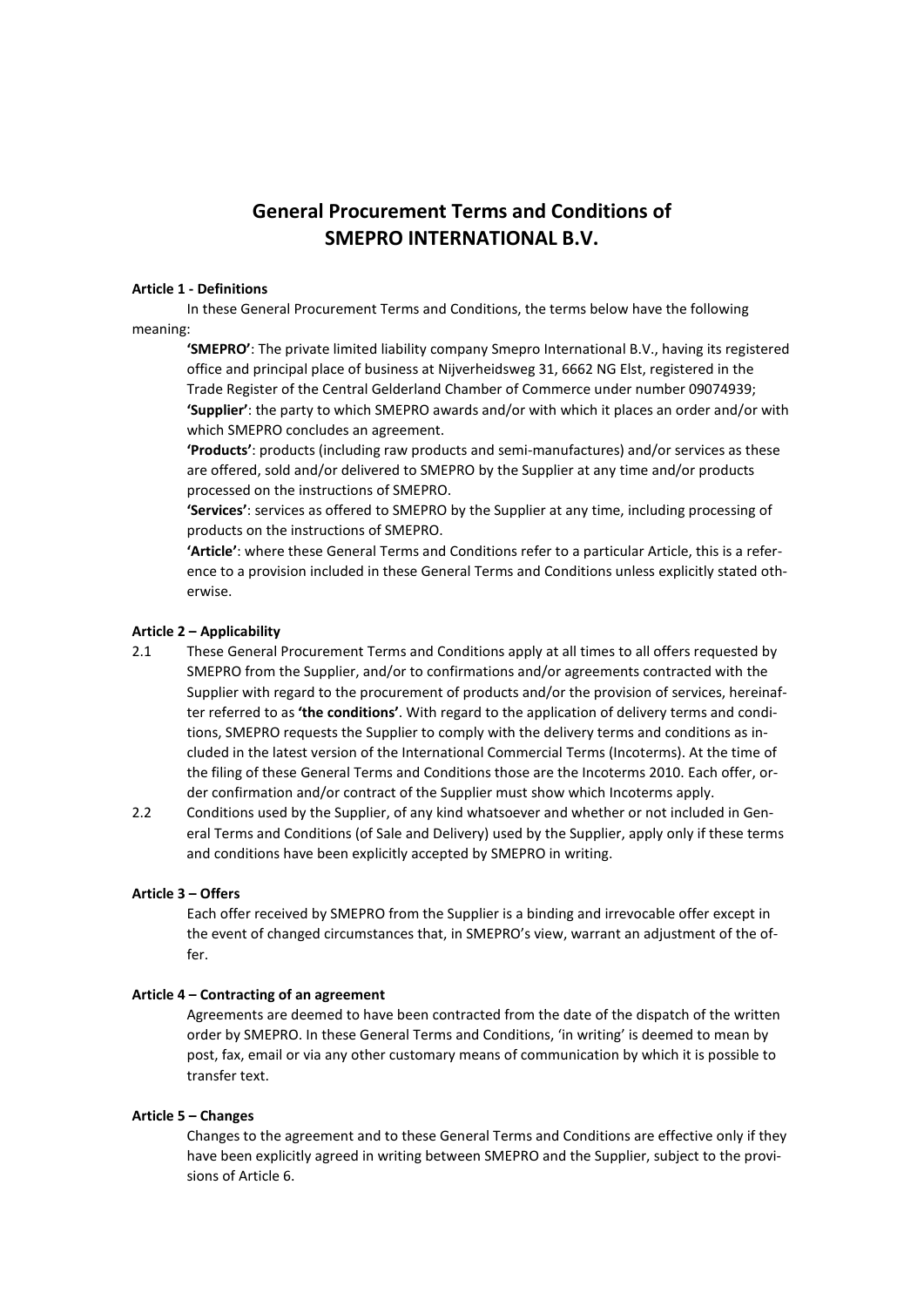## **Article 6 – Prices and price changes**

- 6.1 Unless otherwise agreed, the agreed prices are denominated in euros and are exclusive of VAT and subject to the Incoterm Ex Works (EXW), unless explicitly agreed otherwise, in writing, between SMEPRO and the Supplier.
- 6.2 If one or more cost price-increasing factors undergo an increase after the contracting date of the agreement, the Supplier does not have the right to increase the agreed price accordingly.
- 6.3 If SMEPRO and the Supplier have jointly determined, at the time when the agreement was contracted, the exchange rate at which the contract will be executed, exchange rate movements of + 5% or – 5% lead to a change in the agreed price only if the order has not yet been placed by SMEPRO. The Supplier shall always deliver placed orders for the price agreed at the time when the agreement was contracted.
- 6.4 If part-deliveries have been agreed for the products, the provisions of Article 6.2 and 6.3 apply in full to the products and/or services still to be delivered by the Supplier.

# **Article 7 – Packaging/dispatch**

- 7.1 SMEPRO determines the method of packaging and dispatch.
- 7.2 Packaging becomes the property of SMEPRO unless SMEPRO and the Supplier have explicitly agreed otherwise.

## **Article 8 – Descriptions, models, tools and advice**

- 8.1 Drawings, calculations, descriptions, models, tools and the like produced or provided by SMEPRO remain the property of SMEPRO. All information encompassed in these, as well as all information underlying the production method(s) of the products to be procured by SMEPRO remain reserved exclusively for SMEPRO.
- 8.2 The Supplier guarantees that, apart from for the purposes of the execution of the contract, the information referred to in Article 8.1 may not be copied or shown, disclosed or provided to third parties in any form whatsoever without the written consent of SMEPRO.

## **Article 9 – Deliveries and delivery dates**

- 9.1 SMEPRO determines the delivery location.
- 9.2 The delivery date or time of delivery, as shown by SMEPRO's written order placed with the Supplier, is always deemed to be a binding and final date or time unless SMEPRO and the Supplier have explicitly agreed otherwise in writing.
- 9.3 The products are deemed to have been delivered in relation to the delivery date when they are delivered to the delivery address notified by SMEPRO, as defined in the agreed Incoterm.
- 9.4 As soon as the Supplier knows or expects that it will not be able to make a delivery on time, it must notify SMEPRO of this in writing without delay, stating the reasons and the expected duration of the delay. In the event of late delivery, the Supplier is in default by operation of law. The rights assigned to SMEPRO by law then accrue to it, including its legal right to full compensation for damages.
- 9.5 The Supplier has the right to comply with the agreement by means of part-deliveries only with SMEPRO's written consent.
- 9.6 Delivery also includes delivery of a packing list containing a description of the products delivered, the volume and/or number of products, the item number and the order number used by SMEPRO and all the documentation and material certificates accompanying the products. All documents must be drawn up in Dutch or English, unless explicitly agreed otherwise.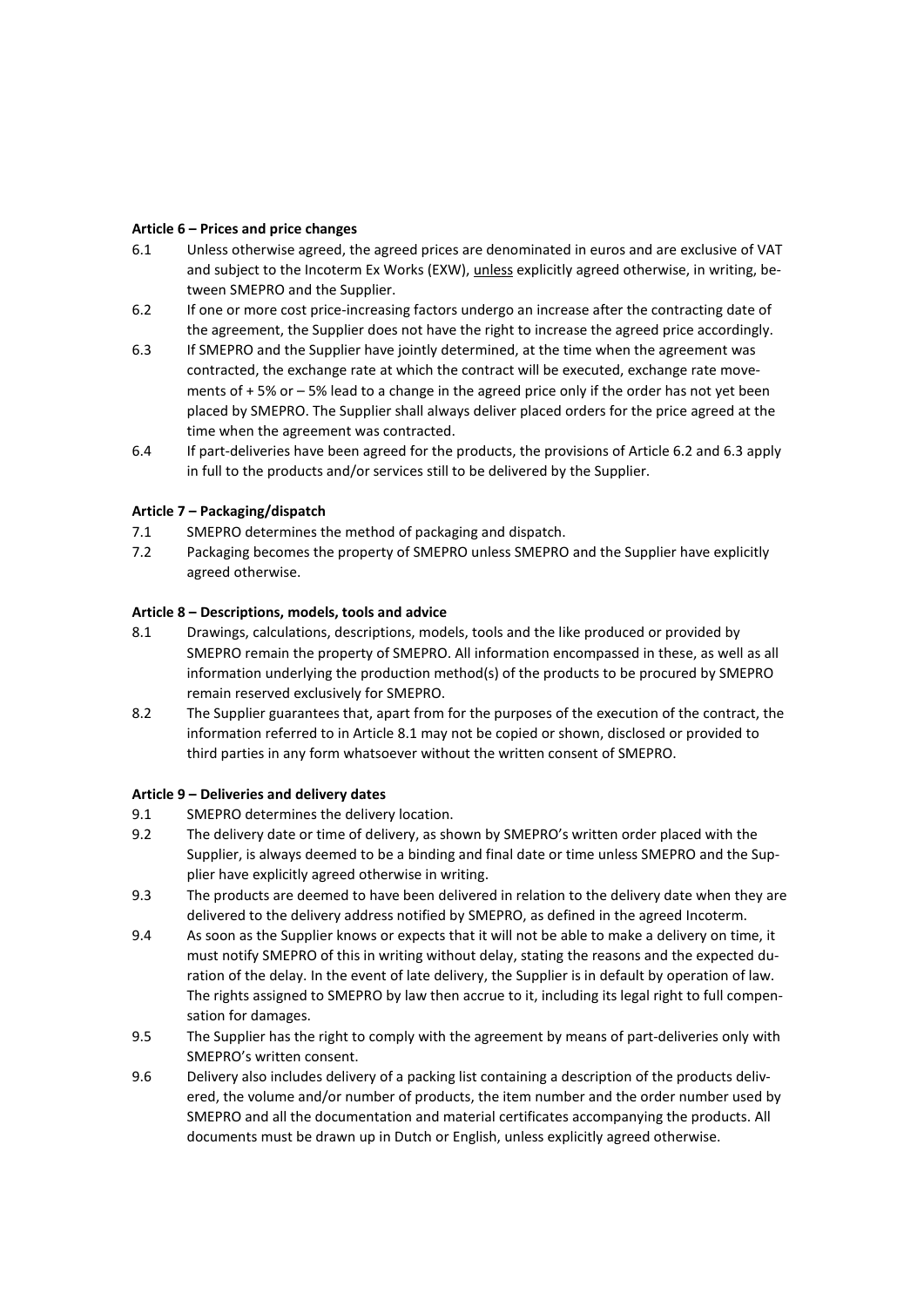9.7 For procurement by SMEPRO from the Supplier of product numbers in excess of 10 items, a tolerance level of 10% above or below the number of products applies for deliveries by the Supplier, unless explicitly agreed otherwise.

# **Article 10 – Risk and transfer of ownership**

- 10.1 After the relevant products have been delivered to the delivery address notified by SMEPRO and the delivery has been accepted by SMEPRO or by a third party designated by SMEPRO, the risk of these products is transferred to SMEPRO in accordance with the agreed Incoterm, as shown by the written order, unless SMEPRO and the Supplier have agreed otherwise in writing. The sole receipt by SMEPRO of the products in no way constitutes their acceptance or approval. If SMEPRO does not accept the products, the Supplier once again bears the risk of these from the time of the dispatch of SMEPRO's notice rejecting the products, regardless of the agreed Incoterm.
- 10.2 If SMEPRO provides the Supplier with products for processing, repair, inspection or for other reasons, these products are kept in the possession of the Supplier at the Supplier's risk and expense. The Supplier itself must provide for adequate insurance of these products. The products remain the property of SMEPRO at all times.

# **Article 11 – Payment**

- 11.1 The Supplier is required to address invoices to SMEPRO, stating the order number, number of items and SMEPRO's item description in the invoice.
- 11.2 Unless explicitly agreed otherwise between SMEPRO and the Supplier, SMEPRO shall pay the agreed price within 60 days of the invoice date, provided that the products to which the invoice relates were delivered by the Supplier in accordance with the agreements reached. Payment by SMEPRO in no way entails acceptance or approval of the products delivered.
- 11.3 SMEPRO has the right at all times to settle all that SMEPRO owes the Supplier on any grounds whatsoever with all SMEPRO's current or future receivables from the Supplier and/or from any legal entity or company affiliated to the Supplier, whether or not these receivables are due. With this, SMEPRO and the Supplier explicitly intend a derogation from Article 6:127 of the Dutch Civil Code.
- 11.4 Costs incurred by SMEPRO in relation to legal proceedings, including legal fees and other costs of legal assistance, including to the extent that the payment of these costs is not ordered by the court, shall be borne by the Supplier unless SMEPRO is ordered to pay the costs, as the losing party, in a final and conclusive decision handed down by the court.

## **Article 12 – Guarantee**

- 12.1 The Supplier guarantees SMEPRO that the products it delivers:
	- are complete and entirely fit for the purpose for which they are intended;
	- comply fully with the requirements laid down in the order, the specifications, drawing, calculations and/or other documents provided by SMEPRO;
	- comply with all (inter)national (statutory) requirements and (government) regulations that must be observed in relation to the nature, the application/use intended by SMEPRO and the purpose intended by SMEPRO;
	- are of good quality and free of production and/or material defects;
	- are not contaminated in technical environmental terms.
- 12.2 A guarantee is also provided with regard to the material tests, certifications, inspections and other agreed services performed by the Supplier.
- 12.3 The alleged failure of the Supplier to comply with its guarantee obligations relieves SMEPRO of the obligations arising for it from any agreement contracted with the Supplier.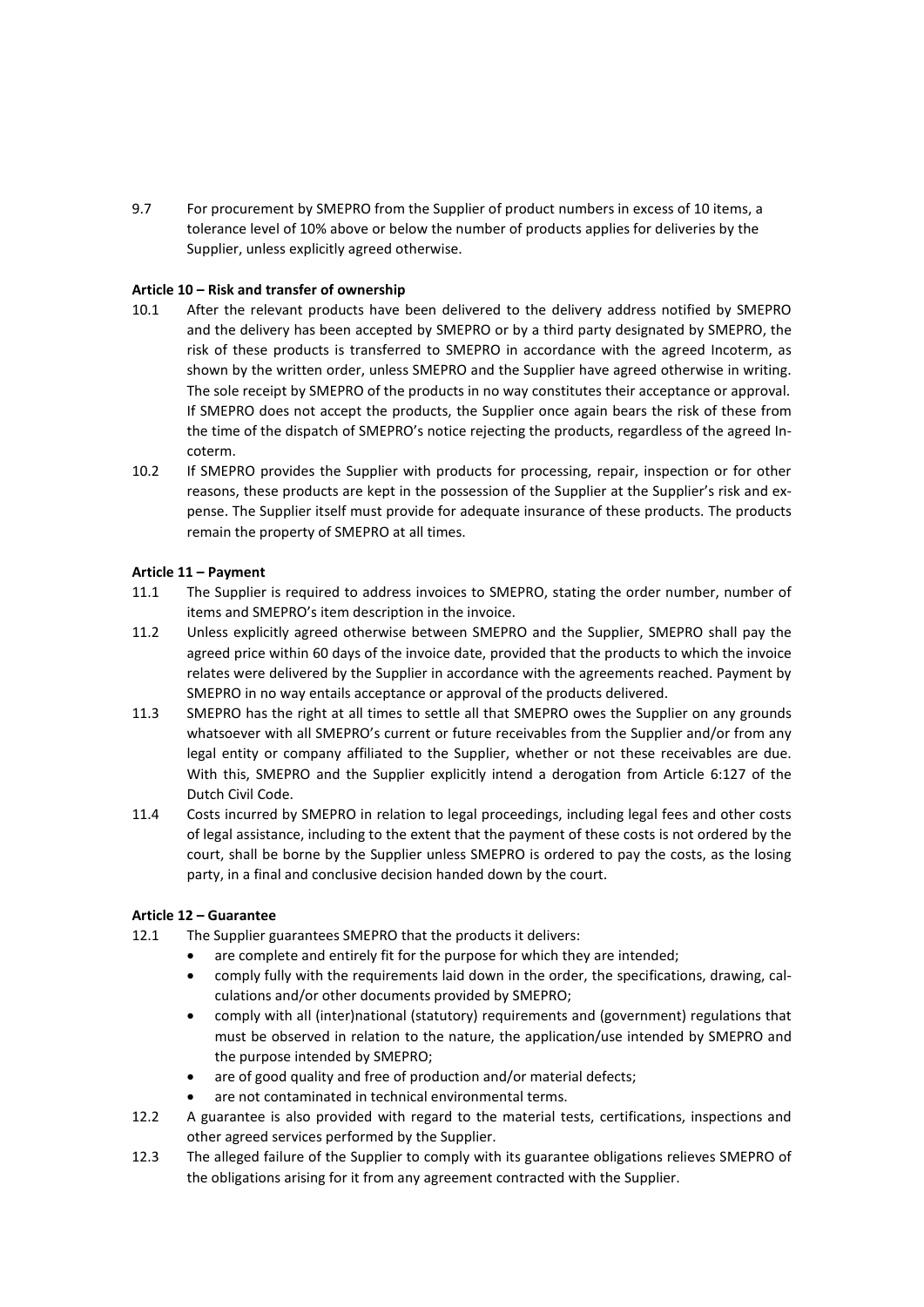# **Article 13 – Complaints**

- 13.1 SMEPRO has the right at all times to inspect the products after their delivery and in the case of defects, to submit a claim to the Supplier in that regard within a reasonable term for the complaint in question.
- 13.2 In the event of a complaint, SMEPRO shall notify the Supplier of this, stating its reasons. The Supplier is then required to improve, repair or replace the rejected products at its own expense, within a term set by SMEPRO. The Supplier is required to collect these products from the address notified by SMEPRO, at the Supplier's risk and expense. In the event of failure to do so, SMEPRO has the right to return the relevant products at the Supplier's risk and expense.
- 13.3 Receipt, payment, inspection and/or the absence of inspection by SMEPRO do not relieve the Supplier of any guarantee obligations and/or liability arising from the agreement contracted between SMEPRO and the Supplier and these General Procurement Terms and Conditions.
- 13.4 If SMEPRO submits a claim to the Supplier in relation to delivered products and SMEPRO has already made payment for those products, the Supplier must refund SMEPRO the purchase price amounts already paid by SMEPRO within five working days of the notification of the complaint.

## **Article 14 – Liability**

- 14.1 The Supplier is liable for all direct and indirect damages, including the costs of legal assistance, that SMEPRO or a third party have incurred or shall incur as a result of or in connection with the (use of the) products and/or the execution of the agreement by the Supplier, its personnel or any third party or parties that it deploys, unless and to the extent that the damages are the direct consequence of deliberate or wilfully reckless acts on the part of SMEPRO.
- 14.2 The Supplier indemnifies SMEPRO in full against any third party claims for compensation for damages, including (legal) claims, arising as a result of or in connection with the execution of the agreement, as well as any (quality) defects of the products and the resulting damages, unless and to the extent that the damages are the direct consequence of deliberate or wilfully reckless acts on the part of SMEPRO. The Supplier shall indemnify SMEPRO in full in that regard.
- 14.3 The Supplier shall insure itself satisfactorily against the liability referred to in this Article and if required, shall allow SMEPRO to view the policy.

## **Article 15 – Suspension and dissolution**

- 15.1 If the Supplier invokes or wishes to invoke a situation of *force majeure*, it shall notify SMEPRO of this without delay, in writing, stating its reasons.
- 15.2 The following circumstances in any event do not warrant the invocation of *force majeure* by the Supplier: late delivery by suppliers of the Supplier, personnel shortages, strikes, lack of materials or raw materials, transport delays, malfunctions in business processes such as, but not limited to, machine breakdowns.
- 15.3 In the event that the Supplier is prevented from complying with the agreement as a result of *force majeure*, SMEPRO has the right to either suspend execution of the agreement for a maximum of six months or to (partially) dissolve the agreement, with no liability on SMEPRO's part to pay any compensation for damages.
- 15.4 If SMEPRO is unable to meet its obligations to the Supplier due to *force majeure*, it is not liable to the Supplier and compliance with this obligation is suspended for the duration of the *force majeure* situation.
- 15.5 If:

▪ the Supplier fails to comply with any contractual obligation to SMEPRO, or fails to do so properly or on time;

▪ as well as in the event of bankruptcy or liquidation, the application of the statutory debt re-